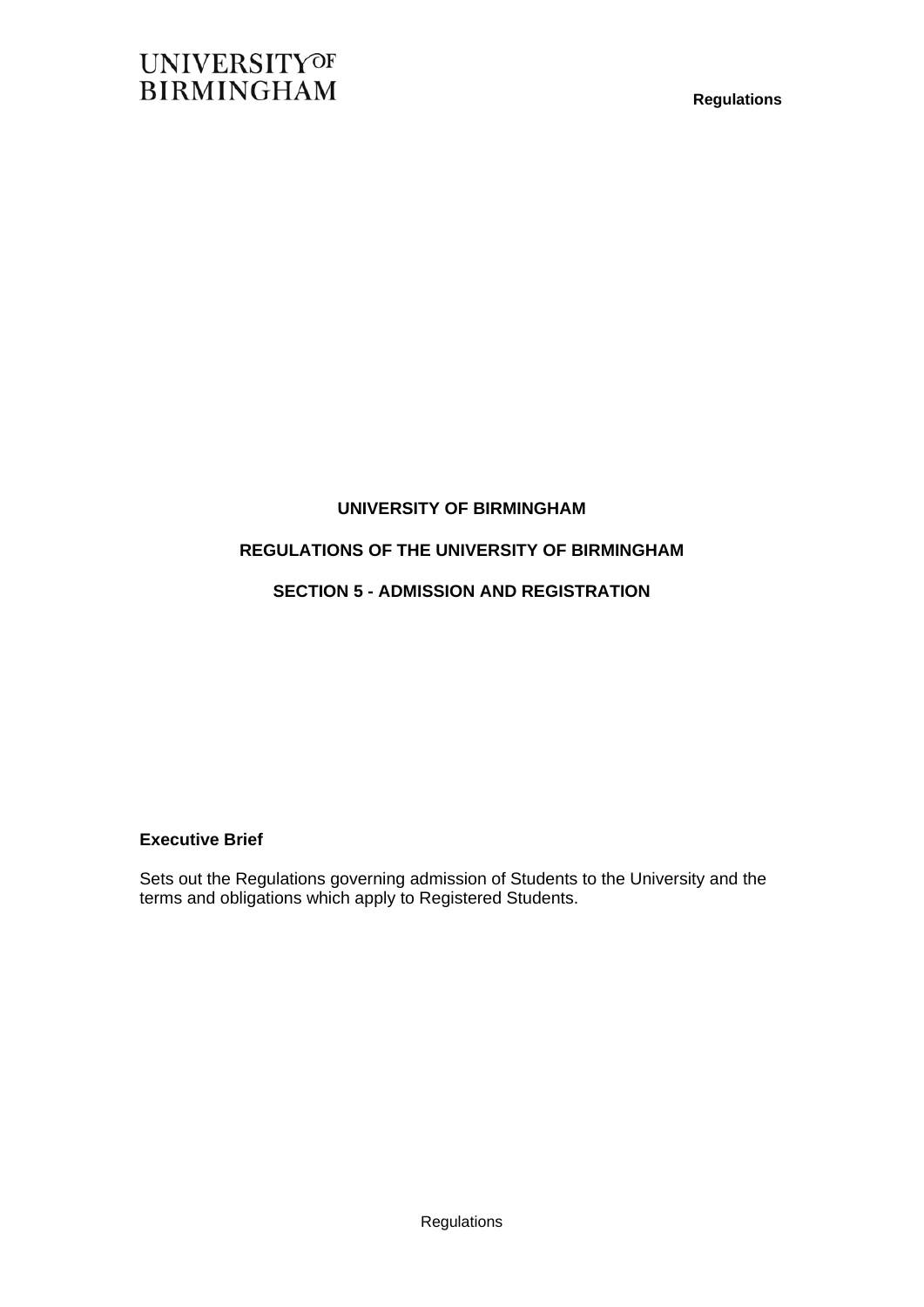### **Section 5. Admission and Registration**

### **5.1. Admission Procedures**

### **5.1.1 General**

- 5.1.1 (a) Every applicant for admission to the University must normally have reached the age of 17 years on 1 October of the year of entry.
- 5.1.1 (b) The requirements for entrance to the programmes of study offered by the University shall be as specified in the appropriate University publications.
- 5.1.1 (c) (i) Applications for first-degree programmes of study must be made through the Universities and Colleges Admissions Service except where indicated in appropriate University publications.
	- (ii) Applications for all other programmes must be made direct to the University except where indicated in appropriate University publications.
- 5.1.1 (d) An applicant may be accepted for admission only by the appropriate authority designated by the Senate.
- 5.1.1 (e) No applicant shall be admitted to an undergraduate programme unless he or she has satisfied the General Entry Requirements of the University as determined by the Senate and the entry requirements for the programme concerned as approved by the Senate or under delegated authority.
- 5.1.1 (f) No applicant shall be admitted to a postgraduate taught or graduate taught programme unless he or she has satisfied the entry requirements for the programme concerned as approved by the Senate or under delegated authority.
- 5.1.1 (g) To gain admission to a research degree programme (with the exception of the Doctor of Dental Surgery (DDS) or Doctor of Medicine (MD)) an applicant must comply with the following entry requirements:
	- (i) attainment of an Honours degree (normally a First or Upper Second Class Honours degree or equivalent) awarded by an approved university in an appropriate subject, or
	- (ii) attainment of an alternative qualification or qualifications and/or evidence of experience judged by the University as indicating an applicant's potential for research and as satisfactory for the purpose of entry to a research degree programme.

#### In addition

 (iii) Admission and Registration for a research degree programme may be conditional on satisfactory completion of preliminary study, which may include assessment. The time taken for the preliminary study will not be counted towards the period of Registration prescribed in subsection 5.2.3, for the completion of the research degree.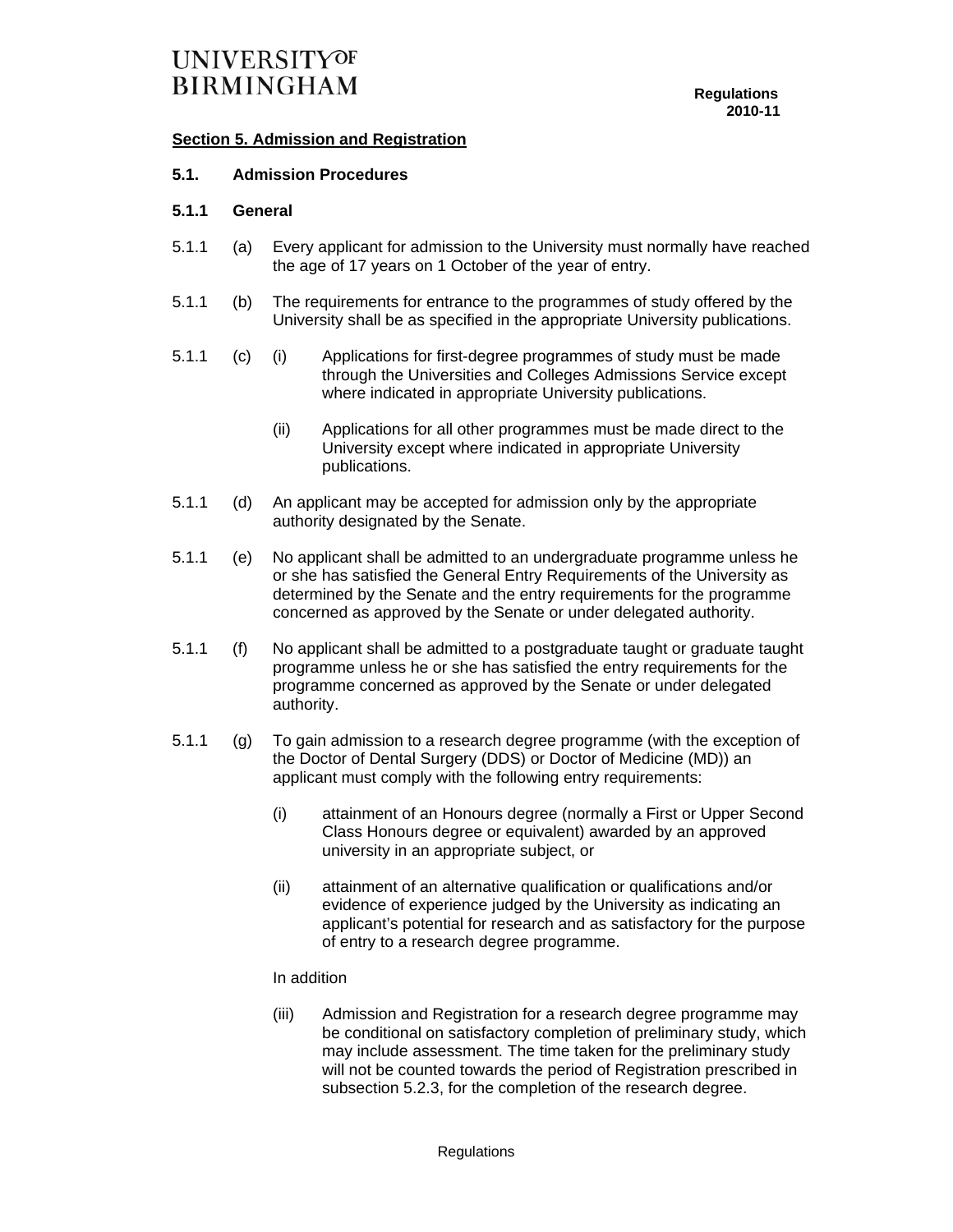- (iv) The field of research shall be subject to approval by the relevant Head(s) of the Principal Academic Unit in advance of Registration to ensure that appropriate supervisory support is available.
- 5.1.1 (h) Subject to general law, the University reserves the right to refuse admission to any applicant to any programme without assigning any cause.
- 5.1.1 (i) Admission depends on satisfactory command of written and spoken English. Specific requirements for English language ability shall be as specified in appropriate University publications.
- 5.1.1 (j) Any Registered Student who has made a false statement in the admission or Registration process shall be liable to have his or her Registration declared void by the Registrar and Secretary. Any such decision shall have been preceded by an opportunity for the Registered Student to submit representations.

### **5.1.2 Accreditation of Prior Learning and Prior Experiential Learning (AP(E)L)**

- 5.1.2 (a) Applicants may be admitted onto taught programmes of study and research degree programmes with taught elements on the basis of credit achieved on another programme or at another institution or through work experience which has been accredited. Credit achieved in this way may, where relevant, contribute towards the achievement of the credit requirements of the University of Birmingham programme concerned in accordance with procedures approved by the Senate or under delegated authority.
- 5.1.2 (b) (i) In the case of taught programmes of study, the use of pre-awarded credit towards a University Award is subject to a maximum of twothirds of the total credits required for the Award. Successful completion of the Award depends on achievement of the remaining credits at the same level as, or at a more advanced academic level than, the pre-awarded credits. These credits must include any compulsory dissertation or thesis element stated in the programme requirements (see subsection 6.1.2).
	- (ii) In the case of research degree programmes with taught elements, the use of pre-awarded credit towards a University Award is subject to a maximum of one-third of the total credits required for the Award. Successful completion of the Award depends on achievement of the remaining credits (which must include any compulsory dissertation or thesis element stated in the programme requirements) at the same level as or at a more advanced academic level than the preawarded credits (see subsection 6.1.4).
- 5.1.2 (c) The marks awarded in assessment of pre-awarded credit do not count towards the final degree classification, which is therefore determined entirely upon marks taken from modules taken within the University of Birmingham.

### **5.2. Registration**

**5.2.1 General**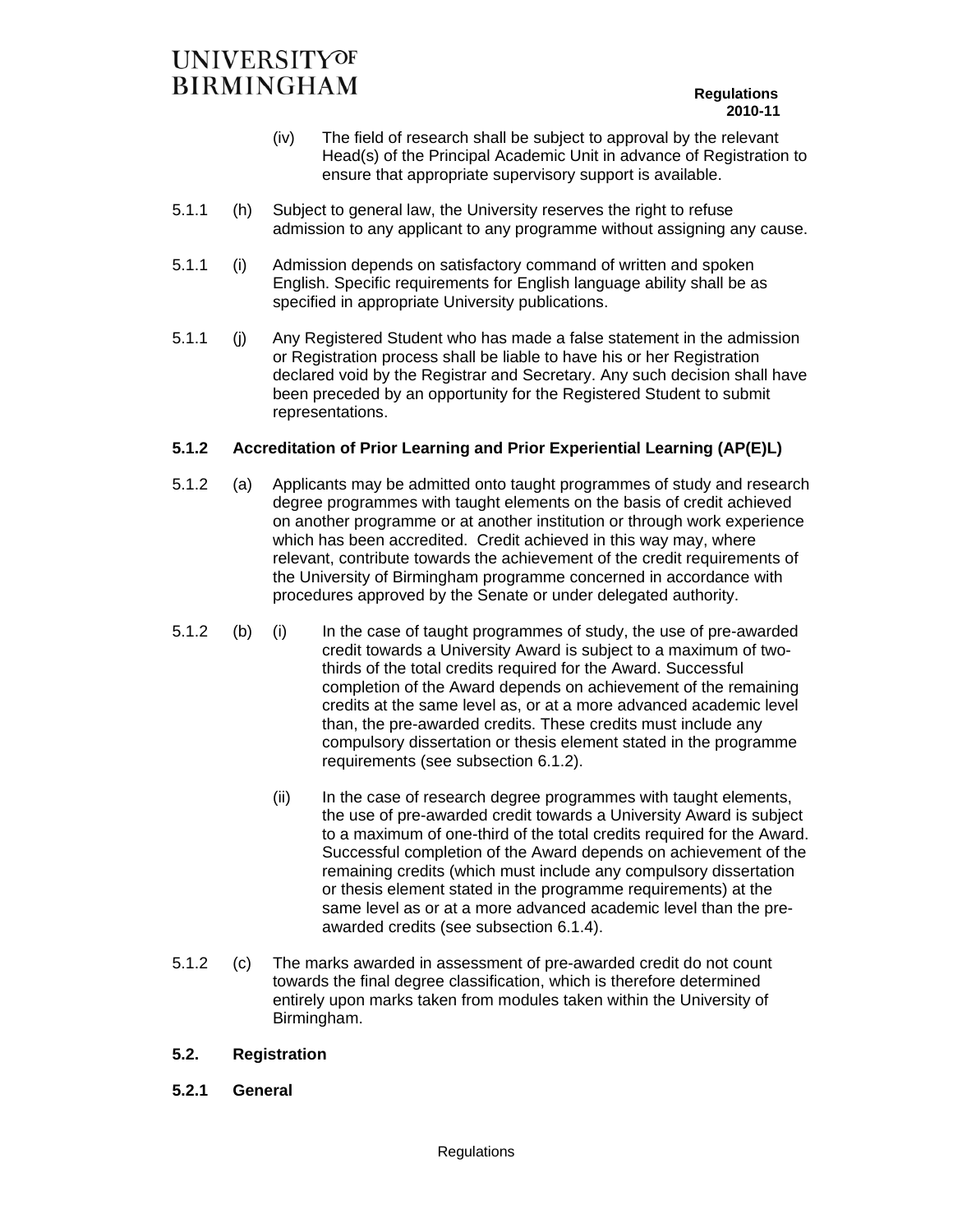- 5.2.1 (a) On Registration every Registered Student shall declare obedience to the University Legislation.
- 5.2.1 (b) It is the responsibility of individual Registered Students to notify the University of any changes to their personal details, such as home or termtime address, by means of amending personal data held within the Registration pages of the Registered Student Portal.
- 5.2.1 (c) Registered Students must inform the University in writing of any intention to withdraw from any programme, whether permanently or temporarily.
- 5.2.1 (d) A Registered Student on a full-time programme of the University may not simultaneously attend any other full-time programme of this or any other University or Higher Education Institution.

### **5.2.2 Registered Students Following Taught Programmes of Study**

- 5.2.2 (a) Registered Students normally register for a University Session on either a full-time or part-time basis. Exceptions may include Registered Students on individual modules, Registered Students repeating modules, AP(E)L Students, occasional Students, those on exchange visits and Registered Students who may have taken an approved interruption of studies.
- 5.2.2 (b) The University Session consists of normally 30 weeks as specified by the council which is divided into two Semesters, each notionally comprising fifteen weeks of learning, teaching and assessment, organised as follows:
	- Learning and teaching for Semester 1: 11 weeks
	- Learning and teaching for Semester 2: 11 weeks
	- Combined Semester 1 and Semester 2 revision and examination period: 8 weeks, comprising 2 weeks for revision and 6 weeks for examinations and results processing.

These three periods correspond to the three terms of the University Session.

- 5.2.2 (c) Unless otherwise stated in programme requirements, a Registered Student's Registration on a programme shall begin at the start of a University session.
- 5.2.2 (d) A Registered Student may be required to attend outside the weeks of a University Session as specified below in 5.2.2 (f) (i).
- 5.2.2 (e) A Registered Student must not allow paid employment or other activities to conflict with the study required by the modules and programme for which the Registered Student is registered.
- (i) Full-time Registered Students must attend as required by their programme during University Session and also during such additional periods as may be prescribed for their programme. 5.2.2 (f)
	- (ii) Part-time Registered Students are required to keep the pattern of attendance specified by the programme on which they are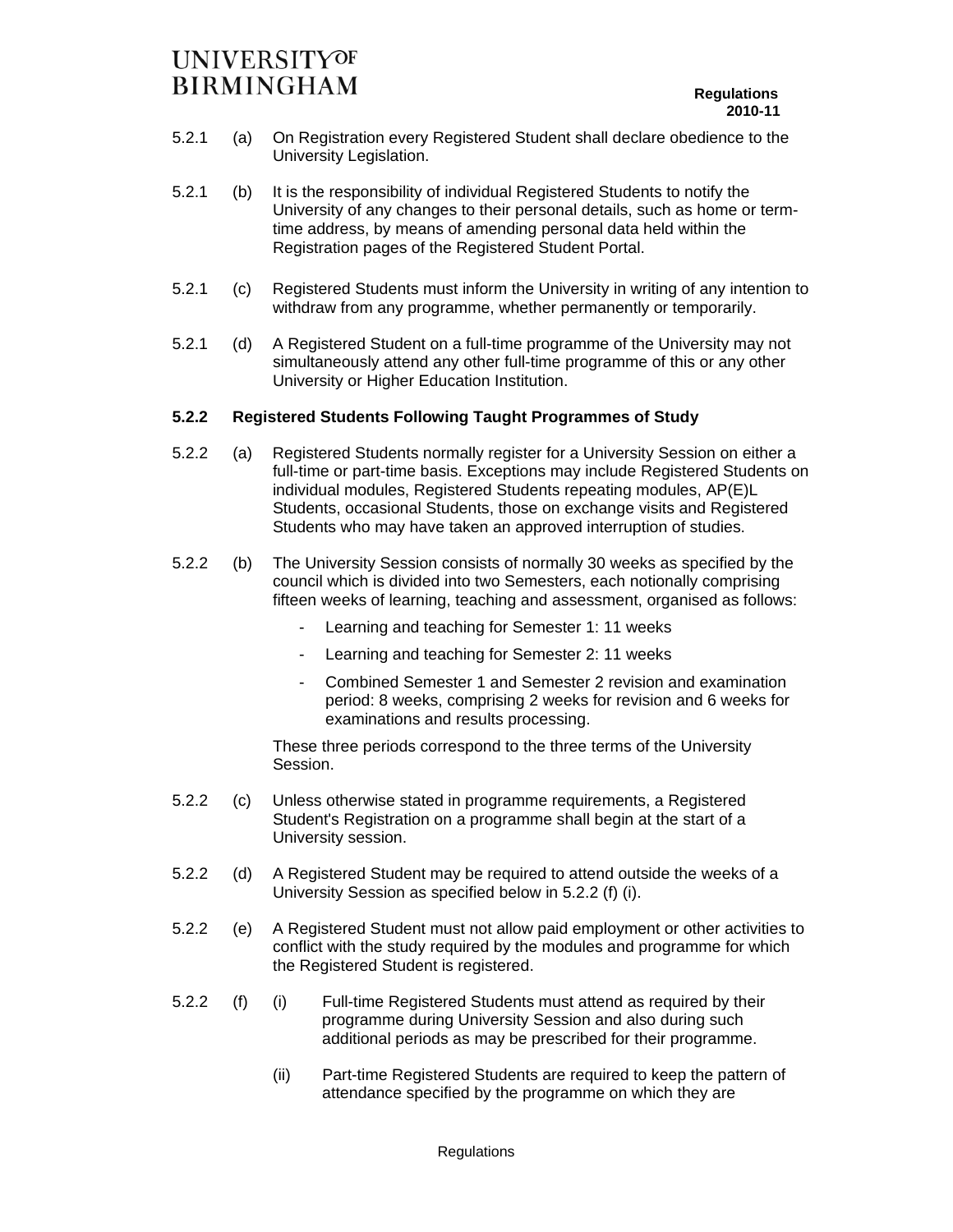registered.

(iii) Any Registered Student who wishes to be absent from the University for any part of any University Session or other period of required attendance must first obtain permission of the Head of Principal Academic Unit (or nominee).

### 5.2.2 (g) Patterns of Attendance

- (i) For **undergraduate programmes of study**, the standard pattern of attendance, for a full-time Registered Student, is based on a credit load of 120 credits per University Session. Other patterns of attendance, for Registered Students registered on either a full-time or part-time basis, within the overall time limits for the Award concerned (see subsection 6.2.1), may be exceptionally agreed by the Senate or under delegated authority and subject to a maximum registration for 140 credits in any one University Session.
- (ii) The University may require that some taught and clinical elements of programmes be undertaken outside the University Session. Where this is the case, it shall be specified in the programme requirements.
- (iii) For taught postgraduate and graduate taught programmes, the standard pattern of attendance, for a full-time Registered Student, is based on a credit load of up to 180 credits per University Session. This equates to attendance of up to forty hours per week over 45 weeks. Therefore, a Registered Student may be required to attend outside the University session (as specified in 5.2.2 (b) above, and the glossary).
- (iv) Other patterns of attendance, for full-time or part-time Registered Students, within the overall time limits for the Award concerned (see subsection 6.2.2), may be exceptionally agreed by the Senate or under delegated authority.
- 5.2.2 (h) Where programmes are available in both full-time and part-time modes, Registered Students may be permitted to transfer between modes at an appropriate point in the programme as specified by the College(s) concerned. At the time of transfer the Registered Student shall be informed in writing of the number of credits still required for successful completion of the programme and the time by which these must be attempted.

### **5.2.3 Registered Students Following Research Degree Programmes**

- 5.2.3 (a) Registration must be completed prior to commencing the programme. Retrospective Registration may be permitted but only in exceptional circumstances and with the approval of the Senate or under delegated authority.
- 5.2.3 (b) Only Registered Students are entitled to supervision and research training, and access to computing, laboratory or other University facilities.
- 5.2.3 (c) A Registered Student is required to register annually until he or she has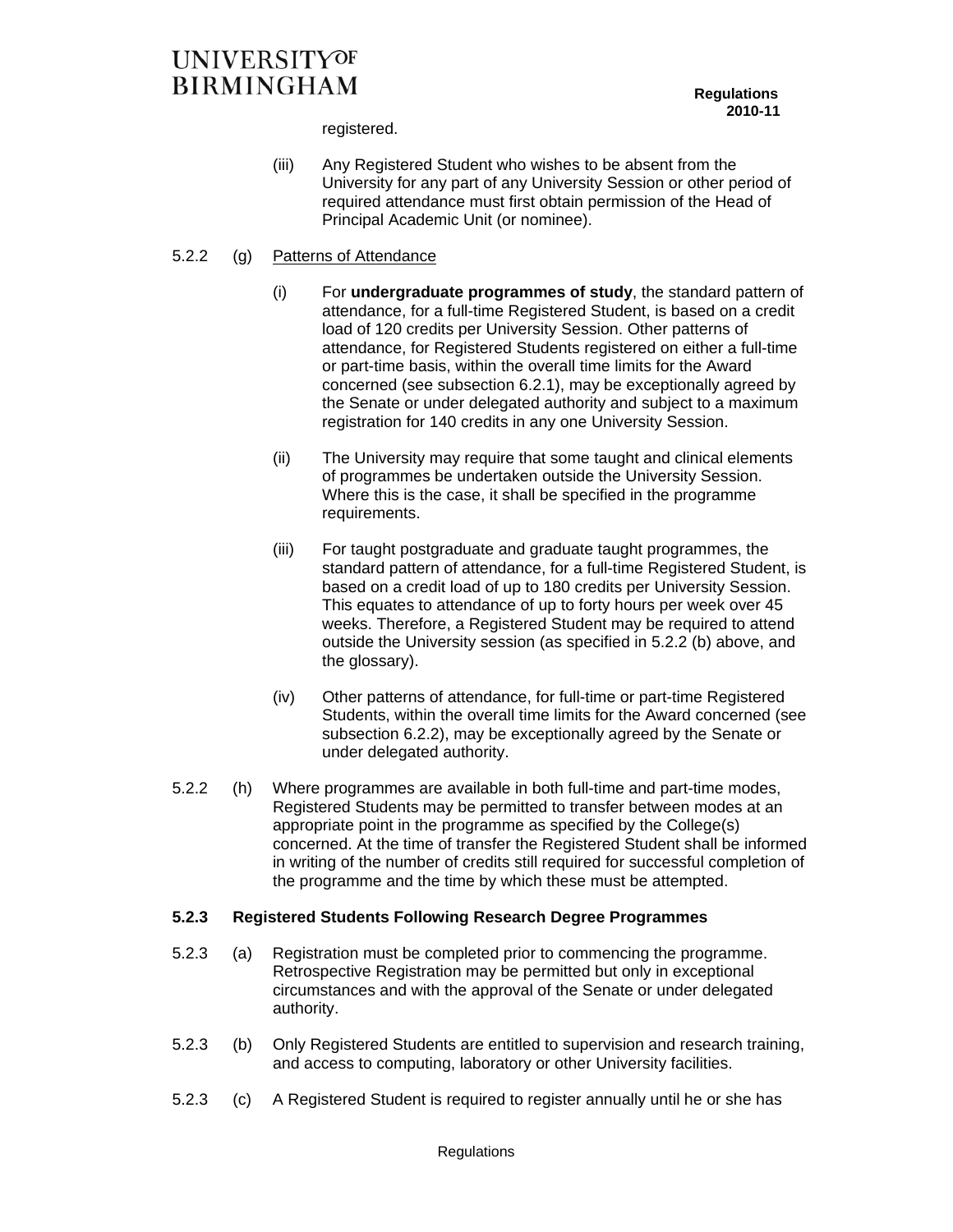### **Regulations 2010-11**

submitted the thesis and any other required reports or until the Senate or delegated authority has approved a recommendation from his or her Head of Principal Academic Unit that he or she needs no longer remain registered. A Registered Student must remain registered whilst he or she requires substantive supervision and/or access to computing or laboratory facilities.

- 5.2.3 (d) A Registered Student who has completed the minimum period of study (see subsection 6.2.3) and whose research is sufficiently advanced such that he or she does not require substantive further supervision and/or access to computing or laboratory facilities while completing the writing of the thesis may be transferred to writing up status on the recommendation of the relevant Head of Principal Academic Unit.
- 5.2.3 (e) A Registered Student who is transferred to writing up status as per 5.2.3 (d) above shall pay a Continuation Fee until submission of the thesis. Payment of the Continuation Fee enables a Registered Student to continue to use the library and access his or her computer account but does not entitle a Registered Student to substantive supervision or access to other academic facilities.
- 5.2.3 (f) Continued registration as a Registered Student will be subject to satisfactory progress and to satisfactory performance in examinations or other assessments.
- 5.2.3 (g) On the recommendation of the Head of Principal Academic Unit, the Senate or delegated authority may require the termination of a Registered Student's registration as per clause 7.8.3 (e).

### **5.2.4 Provision for Split Location Postgraduate Research Study**

- 5.2.4 (a) A Registered Student on a research degree programme will normally carry out his or her research and be supervised on University premises.
- 5.2.4 (b) A Registered Student, registered for a degree by research alone, may apply to the Senate or delegated authority to spend most of the period of study away from the University in his or her country of residence with shorter periods at the University.
- 5.2.4 (c) The procedure governing such applications shall follow that specified in the Code of Practice on Split Location for Postgraduate Research.

### **5.2.5 Registration for Research Degrees by Research Fellows and Research Associates**

5.2.5 (a) Research Fellows or Research Associates may register as a candidate for a research degree as per the Code of Practice on Admission of Students.

### **5.2.6 Registration for Research Degrees by Staff Holding Honorary Titles**

- 5.2.6 (a) Members of Staff holding honorary research titles will not normally be permitted to register for research degrees.
- 5.2.6 (b) The Code of Practice on Admission Students may specify exceptions to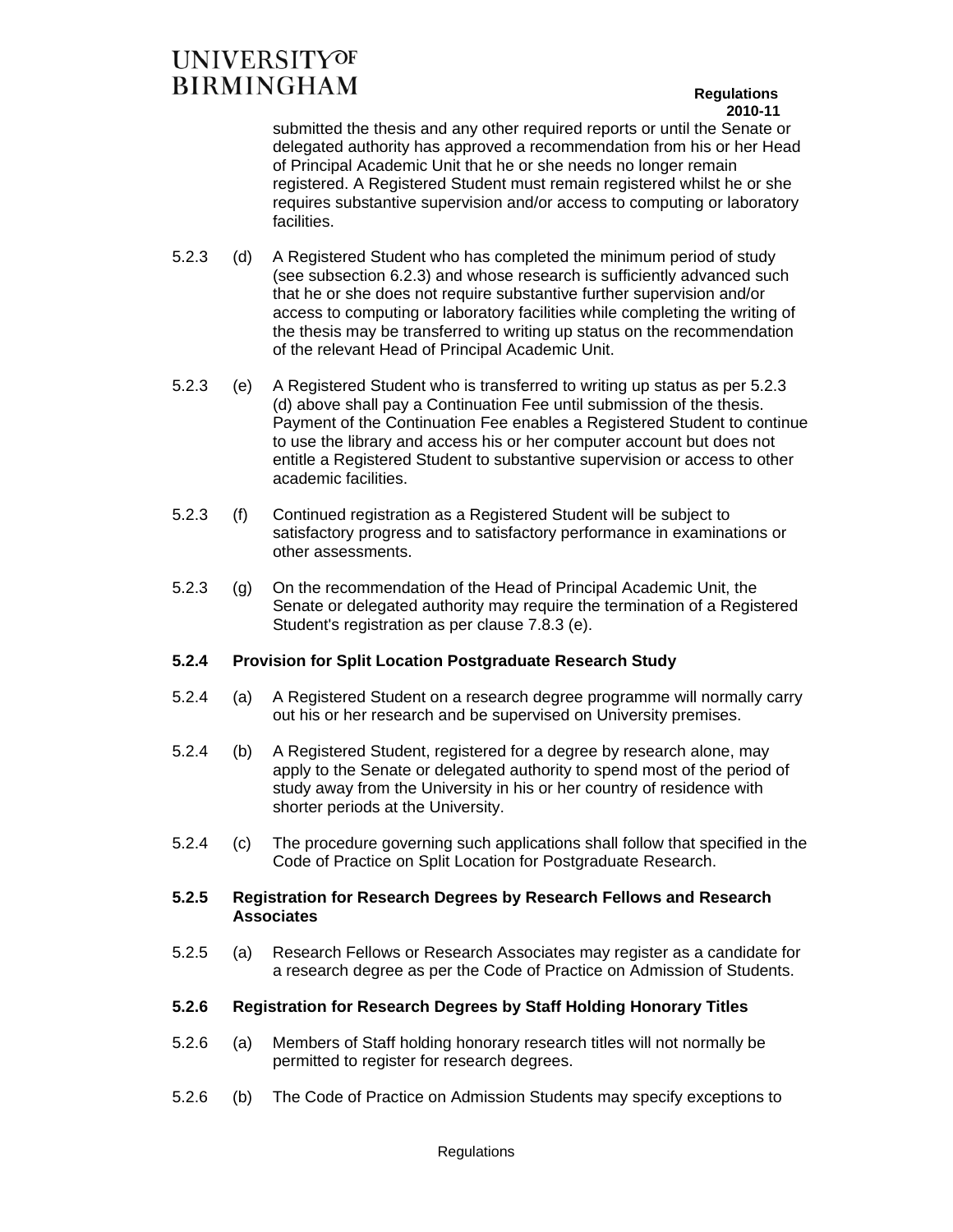this Regulation.

5.2.6 (c) In cases where Registration for a research degree is known to be specifically intended as a principal purpose of an academic visitor's presence at the University, permission to register should be requested at the same time as the recommendation for the conferment of the honorary title.

### **5.2.7 PhD by Published Work**

- 5.2.7 (a) The criteria and procedures for registering as an applicant for the degree of PhD by published work shall be specified in the Code of Practice on Assessment and Award of PhD by Published Work.
- 5.2.7 (b) A Registered Student registered on postgraduate research degree programmes shall not be eligible to register as candidates for the degree of PhD under this regulation.
- 5.2.7 (c) A Registered Student registered on postgraduate research degree programmes who is a member of University Staff may transfer from his or her existing mode of Registration to become candidates for the degree of PhD by published work, provided that he or she fulfils all of the required criteria.

### **5.2.8 Higher Doctorates**

- 5.2.8 (a) The criteria and procedures for applying for candidature of the following higher doctorates of the University:
	- Doctor of Divinity (DD)
	- Doctor of Engineering (DEng)
	- Doctor of Letters (DLitt)
	- Doctor of Music (DMus)
	- Doctor of Science (DSc)
	- Doctor of Laws (LLD)
	- Doctor of Social Science (DSocSc)

shall be specified in the Code of Practice on Assessment and Award of Higher Doctorates.

### **5.2.9 Module Registration**

- 5.2.9 (a) Registered Students on taught programmes and Registered Students on research degree programmes with taught elements shall register for modules in accordance with the relevant programme requirements. Registration may be subject to other factors such as the Registered Student's prior subject knowledge, timetabling or resource constraints.
- 5.2.9 (b) It is the responsibility of each individual Registered Student to ensure that he or she is correctly registered for the modules specified in the programme requirements of his or her programme.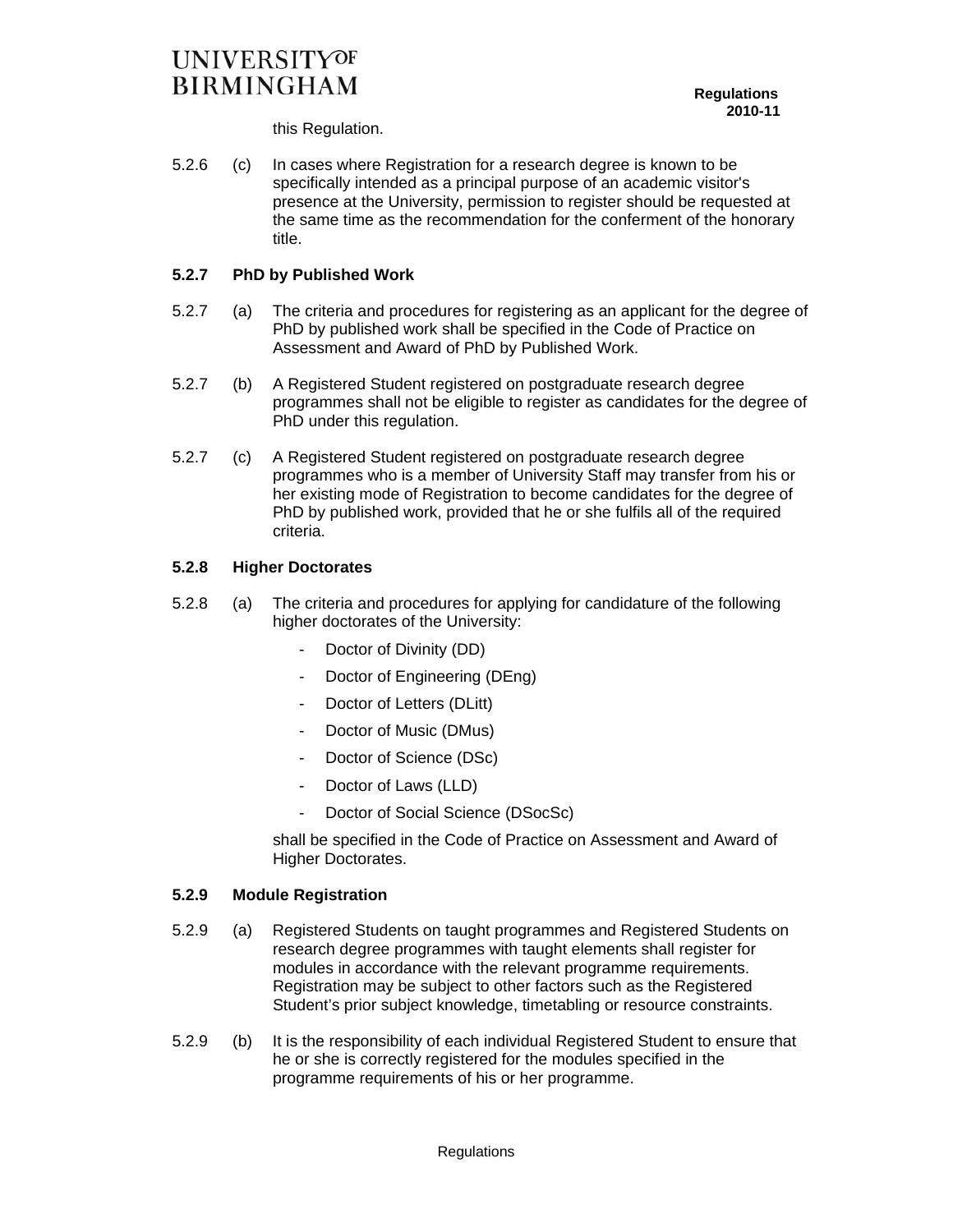### **5.2.10 Registered Student identity cards**

- 5.2.10 (a) A Registered Student is issued with a University Identity Card on registration at the commencement of his or her studies.
- 5.2.10 (b) The card remains the property of the University, may be withdrawn at any time for good reason, and shall be surrendered if the holder ceases to be a Registered Student of the University.
- 5.2.10 (c) The use of the card is personal to the individual to whom it is issued and no Registered Student shall permit the use of his or her card by another person, whether a member of the University or not.
- 5.2.10 (d) If a Registered Student's likeness on the University Identity Card becomes unrecognisable through changes to the Registered Student's appearance then the Registered Student must request a new card.
- 5.2.10 (e) A Registered Student found to be using an identity card belonging to another person may be subject to disciplinary procedures, as per clauses 8.2.1 (e) and 8.2.1 (l).
- 5.2.10 (f) No Registered Student may use or tamper with a University identity card in such a way as to use or gain benefit from or access to buildings, services or other facilities of the University to which he or she is not entitled.
- 5.2.10 (g) A Registered Student is required to produce the card to confirm his or her identity when asked to do so by a member of University Staff.

### **5.2.11 Registration Arrangements for Sabbatical Officers of the Guild of Students**

- 5.2.11 (a) A Sabbatical Officer who has not completed his or her academic programme shall, as soon as possible after his or her election and not later than the 1st June following, consult the Director of Academic Services about the arrangements for taking Sabbatical Leave.
- 5.2.11 (b) During his or her period of office, a Sabbatical Officer shall be deemed to be a Registered Student of the University and shall, for example, retain full library usage rights and full access to WebCT accounts and shall be subject to compliance with University Legislation.
- 5.2.11 (c) Any Registered Student may serve two terms of office as a Sabbatical Officer. However, leave of absence from a programme for the purpose of taking office as a Sabbatical Officer of the Guild of Students will not be granted for more than one year in all to any individual Registered Student. Therefore, a Registered Student may only serve for a second term of office on completion of his or her programme.

### **5.3. Registration Status**

### **5.3.1 Fees**

5.3.1 (a) The Director of Finance shall collect all Student fees (including tuition, accommodation and other fees) and any fees which are not determined by the Higher Education Funding Council (England) shall be assessed in consultation with the Director of Finance. All fees are payable upon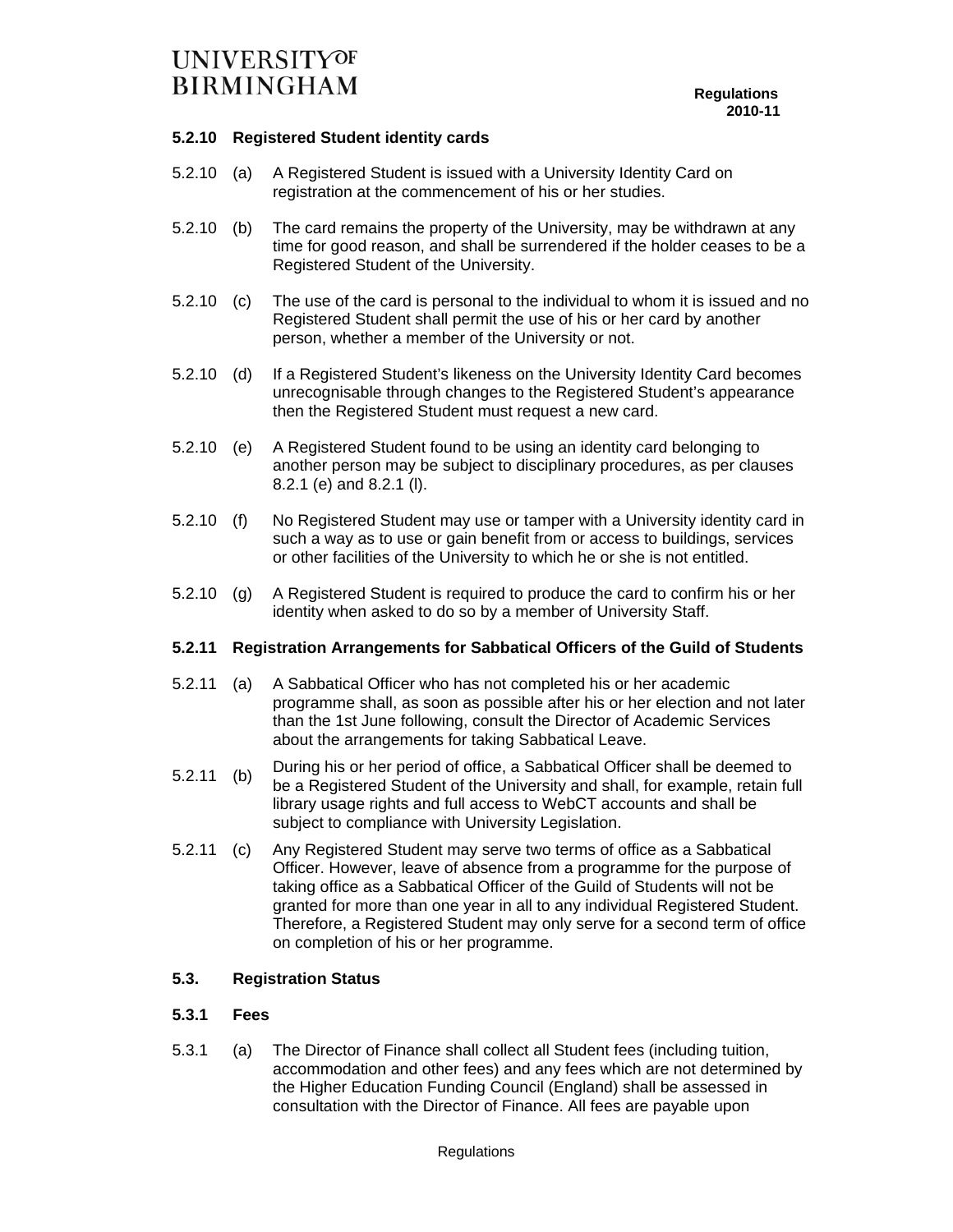### **Regulations 2010-11**

registration or re-registration unless the Registered Student has elected to pay instalments by Direct Debit.

- 5.3.1 (b) All fees are payable upon registration or re-registration unless the Registered Student has elected to pay instalments by Direct Debit.
- 5.3.1 (c) A non-refundable interest charge is applicable on tuition fee instalment plans of £4,000 or greater. The interest charge will not exceed 1% above the base rate of the Bank of England at the time of the instalment plan application. If the instalment plan is cancelled any outstanding balance will be due in full immediately.
- 5.3.1 (d) Tuition fees on registration shall be payable as quoted in the offer of admission. In accepting the offer of admission, the Registered Student accepts a contractual liability to pay the assessed fee for each year of the duration of his or her registration in accordance with these Regulations.
- 5.3.1 (e) All accommodation fees are payable at the times and in the manner set out in the e-Contract, without deduction or set-off. If a student has a concerns or complaints regarding the accommodation they are not permitted to withhold payment. The student should raise the concern immediately at the Village Reception or Accommodation Services, whichever is appropriate.
- 5.3.1 (f) A pre-payment is required to secure all accommodation. In accepting the offer of accommodation the student accepts contractual liability to pay the fee quoted during this process and accepts the Terms and Conditions attached to the accommodation contract.
- 5.3.1 (g) The absence of a signed contract does not materially affect the relationship between the student and the University. A contract is formed by the making of an offer and the student accepting the offer.

The act of accepting and signing for the keys to the accommodation and moving in proves the existence of a contractual relationship and does not have to be evidenced by a signed contract. A student will be bound by the provisions of the accommodation Terms and Conditions contract without signing it, should a student sign for the property keys and move in.

- 5.3.1 (h) An application for accommodation is not an application for admission to the university as a student or vice versa.
- 5.3.1 (i) A research Registered Student who makes significant use of University facilities or resources including supervision during any period after the end of the minimum period required by the regulations for his or her degree is required to register and, as a consequence, to pay the full tuition fees appropriate to the period of Registration. Between the end of any such period and the submission of the thesis, research Registered Students will pay an annual continuation fee.
- 5.3.1 (j) Each Registered Student is responsible for the payment of his or her own fees, charges and debts and this responsibility is not affected by the University agreeing to a request of the Registered Student to invoice a third party for any fee or charge.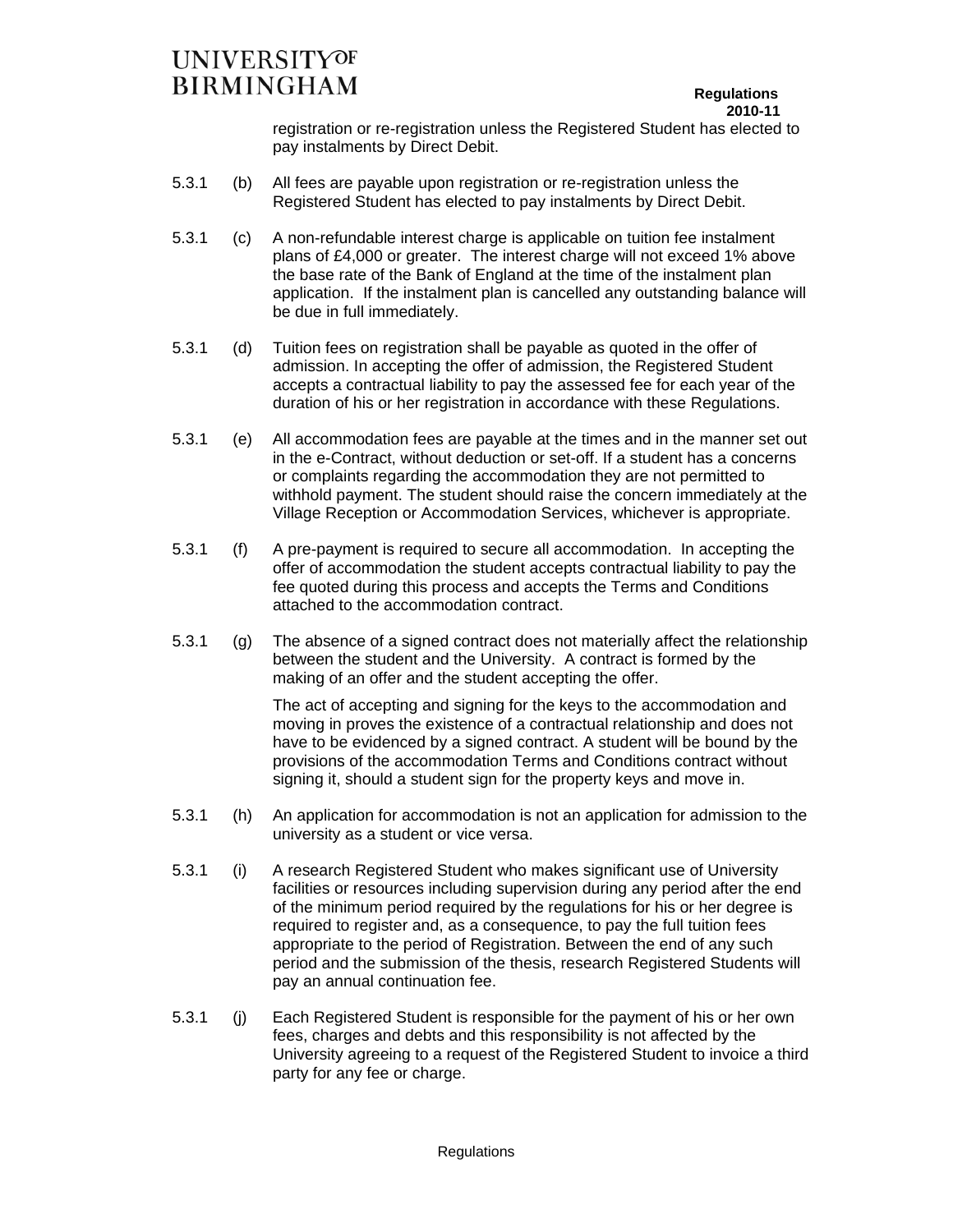- 5.3.1 (k) A Student is permitted to request a transfer from one University owned accommodation to another, subject to availability. The student may be charged a fee towards the University's administrative and cleaning costs.
- 5.3.1 (l) For the purposes of tuition fees Registered Students are classified as either Home/EU, Islands or Overseas. The University acts in accordance with UK Government guidance on such classifications. If a Registered Student, having accepted the offer of admission, subsequently appeals against his or her tuition fee classification, the tuition fee shall remain payable as specified in 5.3.1 (e) above, while the appeal is being considered. Where an appeal is upheld in full or in part, the Director of Finance shall confirm the new rate of fee and any overpayment will be refunded.
- 5.3.1 (m) A Student shall be liable to a penalty as specified in sections i-vi below, if he or she fails to pay a tuition fee or charge when specified or if he or she does not comply with the rules of any scheme for payment of fees by instalments.
	- (i) Any Student whose payment of fees or repayment of any loan is in arrears shall be excluded from the University upon non-payment following the issue of appropriate reminder letters and further charged a default interest of £50 or 1.5% whichever is greater.

Following such exclusion, paragraphs (ii) to (vi) below shall apply.

- (ii) Such a Registered Student will no longer be entitled to attend lectures, tutorials, laboratory classes or receive any other kind of teaching; to participate in any research activity in the University; to sit any examinations, or to present a thesis or other written work, or to use the University Library or any other University facility.
- (iii) Registered Students with outstanding debts to the University will be prevented from re-registering, and only when these have been paid in full may they apply to be re-instated. Re-admission will be at the University's discretion.
- (iv) Any Registered Student who has not paid an account for fees or any other item owing to the University in relation to his or her registration as a Registered Student shall not be eligible to have his or her coursework, examinations, dissertation, thesis or any other form of assessment marked or otherwise assessed, nor to have a degree conferred or otherwise to receive an Award from the University until his or her accounts have been paid.
- (v) Any such Student shall not be eligible to apply for or to receive an approved transcript of his or her studies and results and the name of such Registered Students shall not be included in the pass list of any such Award until his or her accounts have been paid.
- (vi) The Student will be required to vacate university owned accommodation (upon receipt of the University's notice to vacate) in accordance with the Terms and Conditions of the contract. In such cases the Student will be enquired to pay one months rent in lieu of notices or until the room is re-let, whichever is the earlier.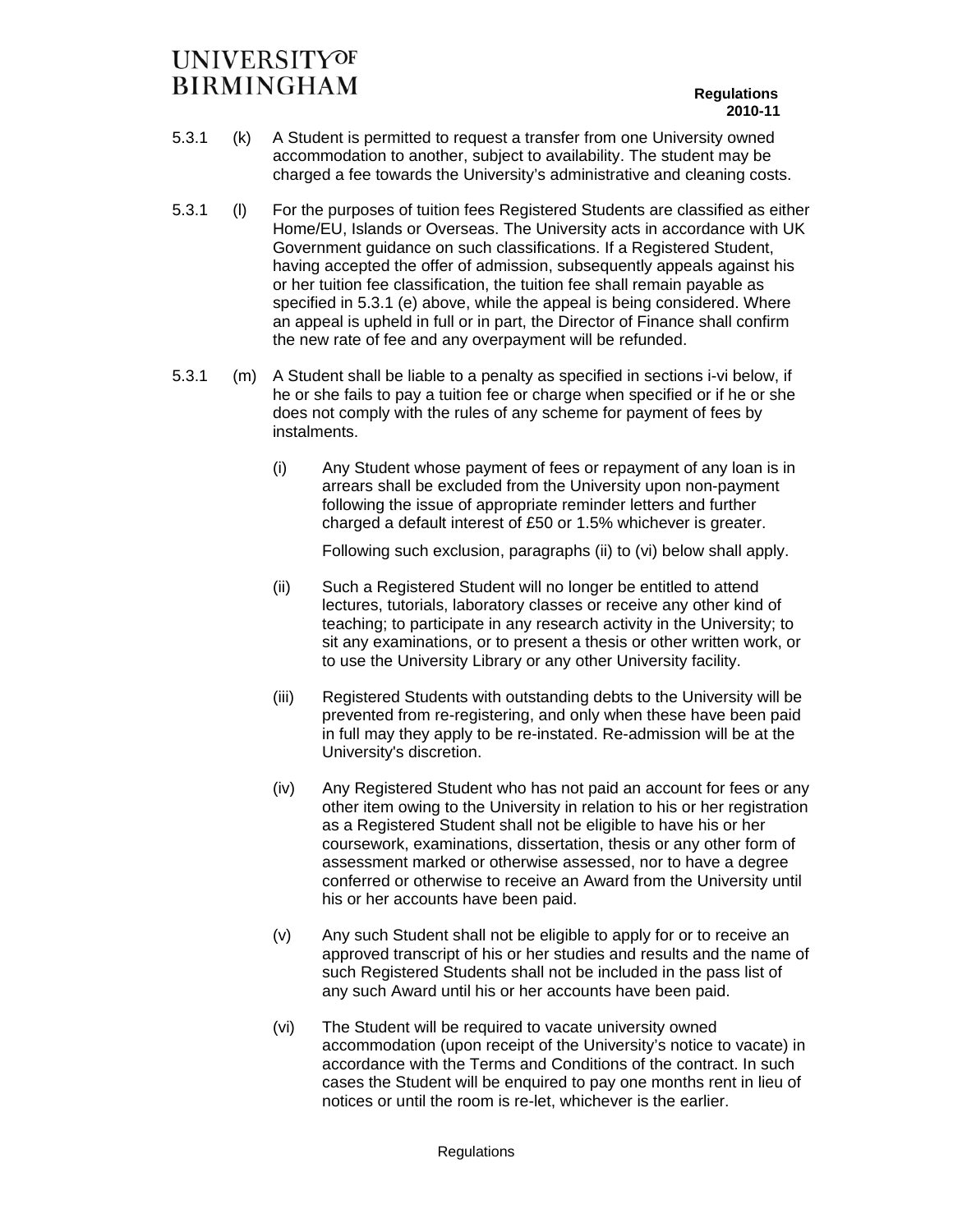#### **Regulations 2010-11**

- 5.3.1 (n) Where monies have been received and there are tuition fees, accommodation fees and/or other outstanding debts to the University, the University reserves the right to allocate the funds in the following order:
	- (i) All associated legal costs incurred during the recovery of the debt;
	- (ii) Accommodation fees;
	- (iii) Any other outstanding debt to the University.
	- (iv) Tuition fees.
- 5.3.1 (o) Any outstanding debt to the University may be pursued by the University using any civil remedy that may be available through the courts in addition to any of the penalties listed above. Where it is no longer considered costeffective to pursue an outstanding debt through the Courts, the Finance Office may decide to write-off the debt. In order to do so, the Registered Student will be withdrawn from the University with immediate effect. The exclusion will remain on his or her record until full payment has been received. Re-admission thereafter will be at the University's discretion (see 5.3.1 (m).
- 5.3.1 (p) If a student is in arrears with the payment of accommodation fees the University reserves the right to take both enforcement action for nonpayment and also to issue a notice to for the student to vacate the accommodation should it decide necessary. Re-admission to university accommodation will be at the university's discretion.
- 5.3.1 (q) Following exclusion from the University for non-payment of fees, a Registered Student may make arrangements for deferred payment, either direct with the Finance Office, or via the University solicitors. However, the Registered Student must remain excluded and subject to all associated penalties until the debts and any consequent costs have been paid in full, see 5.3.1 (n).
- 5.3.1 (r) In cases of Registered Students repeating part of a programme, the fees will be paid on a pro-rata basis.
- 5.3.1 (s) Registered Students who withdraw from the University before the end of a session (or any other period of study for which a single tuition fee is paid) are not entitled to a refund of or reduction in any tuition fee, whether already paid or outstanding.
- 5.3.1 (t) A student has the right to withdraw the acceptance of the accommodation offer after the pre-payment has been made, providing that it is in writing, quoting your student ID number to Accommodation Services @ Living, University of Birmingham, University Centre, Edgbaston, Birmingham, UK, B15 2TT, or email tocancelonlineaccom@contacts.bham.ac.uk within 7 days beginning the day after the date on which you accept this offer of accommodation. The right does not apply where the accommodation is available for occupation before the end of the 7 day period and the student has taken up occupation.
- $5.3.1$  (u) If a student vacates the accommodation before the end of the accommodation period, they will remain responsible for the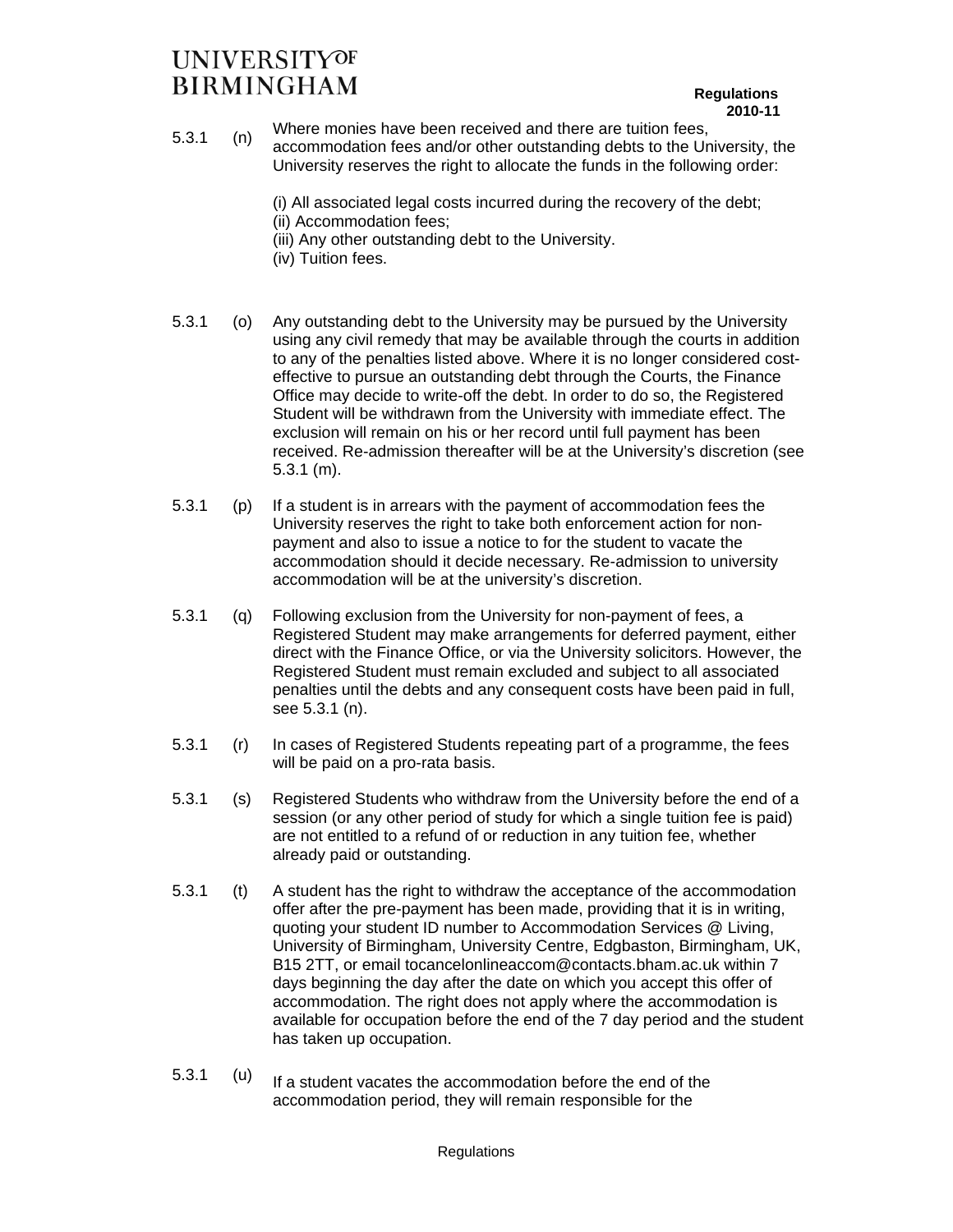### **Regulations 2010-11**

accommodation fees for the entire contracted period unless the student finds a student to replace them who is both acceptable to Accommodation Services and is someone who is not already living in other University owned or managed accommodation. Partial refunds of accommodation fees are only given where the University is able to re-let the Accommodation for the remainder of the contracted period. Refunds will be made by the University where reasonably considered appropriate by Accommodation Services, the University having first deducted a fair and reasonable amount to cover its administrative, cleaning and for repairs of any damage caused to the accommodation during your occupation.

 $5.3.1$  (v) The student will be required to vacate University accommodation if they withdraw from their studies and cease to be a registered student or in the event that you are granted a formal leave of absence from the University (upon receipt of the University's notice to vacate) Or if the student commits serious or persistent breaches of the Terms and Conditions of the accommodation contract. In such cases you will be required to pay one month's rent in lieu of notice or until the room is re-let, whichever is the earlier.

### **5.3.2 Health**

- 5.3.2 (a) The University reserves the right to require those accepted for admission to programmes of study to undergo medical examinations.
- 5.3.2 (b) The University requires its Registered Students to register with a General Practitioner in the United Kingdom.
- 5.3.2 (c) Any Registered Student who is suffering from any medical illness or condition, or in whose residence there is or has been an infectious illness which renders that Registered Student a possible danger to him or herself or to Staff and Students and/or to other persons with whom he or she will come into contact as a requirement of the programme, may be required to cease attending that programme. Such a decision and any conditions applied would be taken by the Registrar and Secretary in accordance with the Code of Practice on Suspension from Study on Health Grounds and in the most serious cases may require permanent withdrawal from the University.

### **5.4 Intellectual Property**

 All Registered Students must comply with the University's procedures for notifying any invention, device, discovery, material, product or process, computer software or other potentially valuable result, or innovation which it is considered might have commercial significance, whether patentable or not, developed or invented during the course of the Registered Students' research or study at the University. All Registered Students must make assignment of all rights in such intellectual property to the University. Details of the University's procedures involving sharing of revenue from exploitation are available from the Director of Research and Knowledge Transfer within each of the Colleges, the office within the University with responsibility for commercial exploitation of research results or the Registrar and Secretary. The procedures and arrangements for